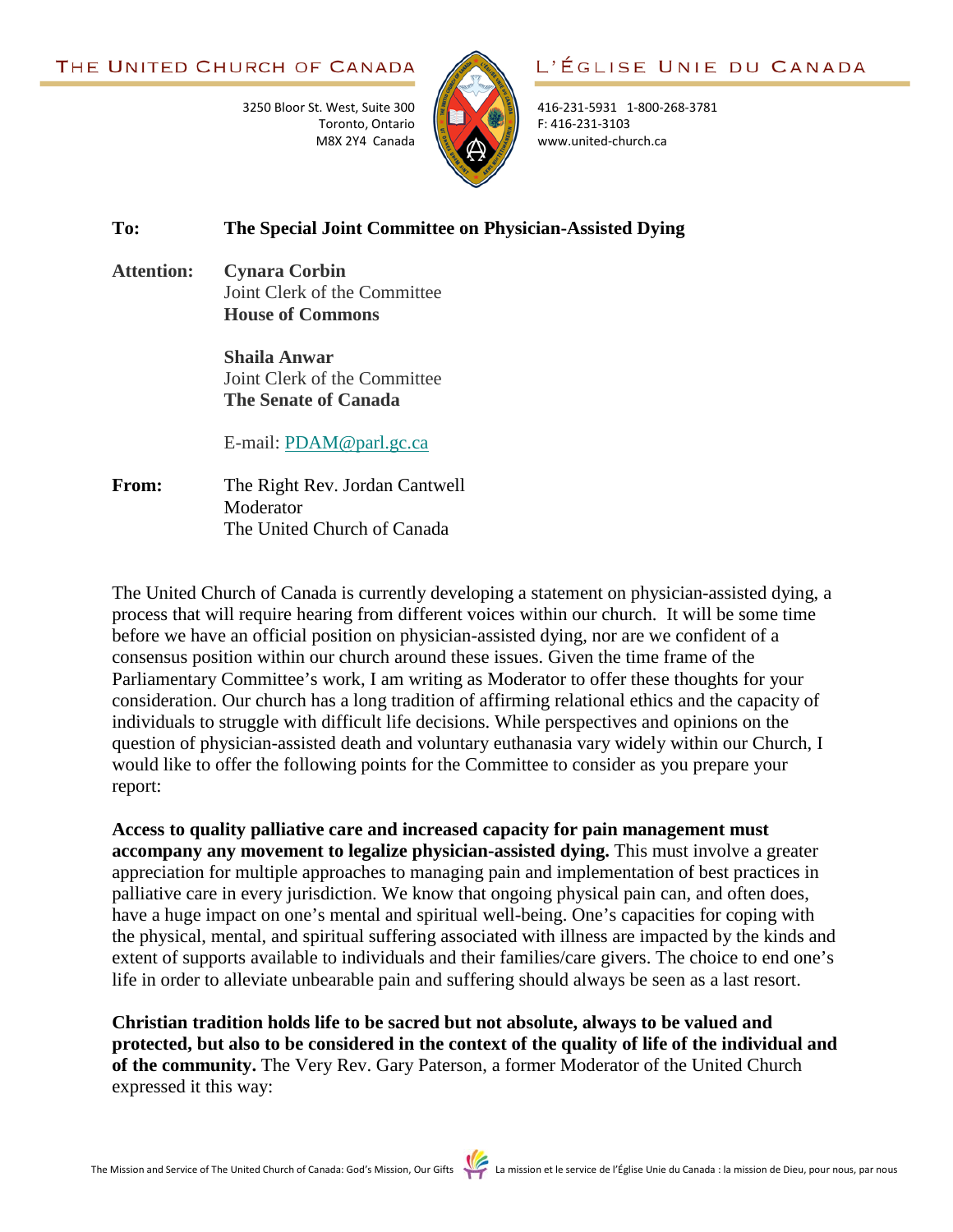"For Christians, life is a sacred gift from God and needs to be valued and protected. But we also know that both life and death are part of the whole created order. Life itself isn't absolute. Nor certainly is death. To speak of the sanctity of life is to affirm God's desire for abundance of life for all of creation. God is love, and the Christian affirmation is that God's love is the only absolute. 'In life, in death, in life beyond death, God is with us' says our creed.

So the United Church's theological tradition is not to suggest that believing in the sanctity of life means that any attempt to end life must be prevented. Instead, what we are called to do is first listen to the struggles of those who are facing hard decisions and to make sure that they are not alone in those decisions, and second, to trust people with difficult choices about their own lives."

**Emphasis should be on the moral agency of an individual to make this difficult decision on their own behalf, in consultation with their loved ones and their doctor.** What constitutes a "dignified death" is subjective and can only be determined by the individual. However, people are social beings who live, function, and find meaning within relationships. It is important that people facing end of life decision-making have the support and accompaniment of others whom they can trust and who have their best interests at heart. Where individuals lack family or friends who can accompany them in this decision making process, efforts should be made to provide supportive accompaniment through social workers, chaplains, elders, or others whom the individual requests.

**The question of individual consent and initiative must be paramount.** This speaks first of all to the importance of having adequate measures in place for determining the competency of an individual to make ultimate life and death decisions on their own behalf. It necessitates that all possible precautions be put in place to protect vulnerable persons from implicit or explicit pressure or coercion in their decision-making. We can learn from the example of those jurisdictions that include numerous steps of assessment designed to protect against coercion.

[Particular concern has been expressed by associations of persons with disabilities regarding assisted dying arguments. They note that almost all the physical conditions expressed as underlying reasons for seeking physician-assisted dying are also related to disabilities: loss of personal freedom, ability, independence, and control; dependency on others and physical suffering. The significant fear is that societal approval of physician-assisted dying will lead to a devaluing of the lives of persons with disabilities and subtle or not so subtle encouragements to end one's life to be less of a burden to family and society. Similar fears are also expressed for the elderly, with the added potential for coercion to preserve inheritances.

These concerns are significant and need to be addressed. However, it is also important to reject paternalistic attitudes toward persons with disabilities who have the right and capacity to make decisions about their own lives.]

It also raises questions about when consent can be given – how close to the time of the action that ends life must the individual explicitly give their consent to it?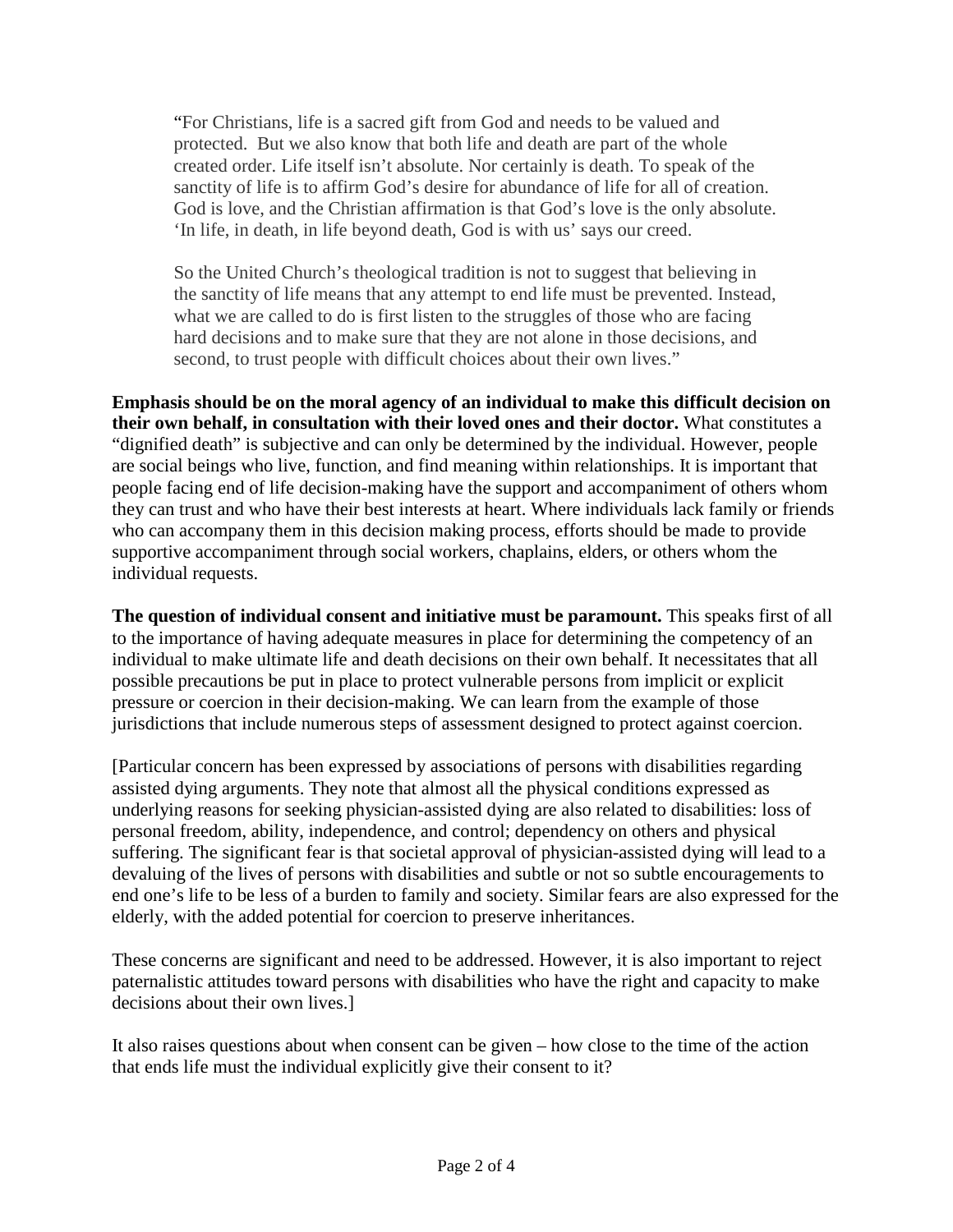People often cannot accurately predict how they will feel or respond in a new situation until they are actually in it. It is sometimes in the midst of great trials that we discover reserves of courage and strength we did not know we had. Similarly, it may be that the condition of profound vulnerability opens us to an experience of grace we could not have foreseen. For this reason, consent should be given as close as possible to the action that will end life. Ideally, the final initiative should be the individual's. This ensures that doctors are always advisers in this respect, not decision makers. *(See below for further reflection on this point.)*

**In making these decisions, the wellness or wholeness of the individual—spirit, mind, and body—must be kept in the forefront.** The First Nations understanding of the continuity of all of creation expressed in the affirmation "All My Relations" reminds us that we are part of the natural order of life, which includes death. Yet we recognize that humanity carries a special responsibility or stewardship for creation. This is not based in domination, but rather understood in terms of "mending." In some ways, we are all like physicians, whose first calling is to do no harm; and beyond that, to care for the well-being of our world and each other.

**The emphasis on physician-assisted dying being a decision between an individual and their doctor implies that the doctor must also be allowed the right not to participate if they believe it inappropriate to do so.** Support for physician-assisted dying must take into account the difficulties faced by medical staff both in contributing to the ending of an individual's life, and in the emotional implications that might result. In August 2014, the head of the Canadian Medical Association, Dr. Chris Simpson, commented that there are enough doctors in Canada willing to perform doctor-hastened death if the law allowed. But doctors first need safeguards to protect the vulnerable and a strategy to urgently shore up palliative care "so that this is not seen as a first, or second, or even a third choice, but a choice that's appropriate for people after all other reasonable options are exhausted."

**Where an individual who qualifies for physician-assisted death under the new legislation requests their doctor's assistance to end their life, but the doctor has objections to participating, the doctor ought to be obliged to refer the individual to another doctor.** This is consistent with other legislation, such as the abortion laws, which allow freedom of conscience for medical professionals without jeopardizing equal access to medical care for individuals.

## **Further reflection on individual initiative and consent:**

Drawing a legal distinction between physician-assisted dying where the individual takes the final action to end their own life and voluntary euthanasia has the clear advantage of ensuring consent. This direction raises particular concerns for individuals suffering from progressive diseases such as ALS, which was the illness Gloria Taylor faced. Justice Smith, in her ruling, specifically noted the inequality before the law faced by individuals in such situations given that suicide itself is no longer a crime. While those who face other forms of illness have the knowledge that they will maintain capacity to take personal action, ALS sufferers and others in similar situations must deal with the reality that there will come a time when they can no longer take personal action. The dilemma they face therefore is whether to take action before this time arrives. In other words, they are forced into a situation where, if they choose to end their life, they must do so prematurely.